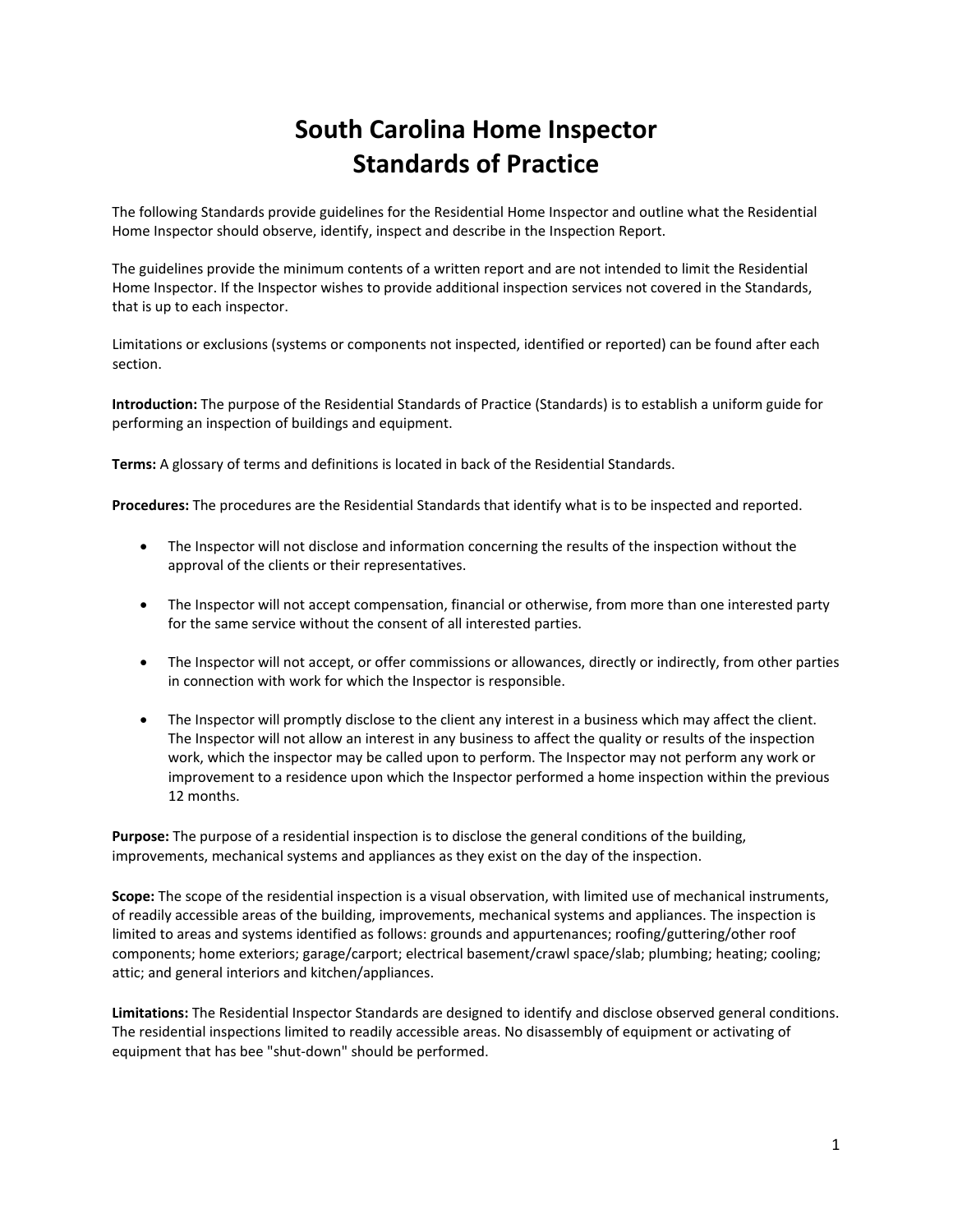- No opening of walls, moving of furniture, appliances, stored items, walking on roofs or excavation is to be performed.
- Concealed, camouflaged or inaccessible conditions may not be exposed.
- Systems and conditions that are not within the scope of the inspection include, but are not limited to: environmental hazards (e.g. lead paint, formaldehyde, toxic of flammable materials, asbestos, radon); pest infestation; portable appliances (e.g. washer, dryers, window air conditioner); security systems; telephone or television systems, fire or lawn sprinklers; swimming pools; spas or jetted tubs; tennis courts; playground or other recreational or leisure appliances or equipment; below ground septic or drainage systems; water wells; zoning ordinances; or any items considered cosmetic in nature. Any general comments about these systems and conditions are informational only and do not represent an inspection.

**Warranties and Guarantees:** The residential inspection report is not intended to be used as a guarantee or warranty, expressed or implied, regarding adequacy, performance, or condition of any inspected building improvements, mechanical system or appliance.

The residential Inspector should take no position on value nor make any representation as to advisability of purchase or suitability to use. The Inspector should not incite or stir up quarrels or groundless lawsuits.

**Licensing Requirements:** License Requirements for Persons Engaging in the Business of Inspection Practice: A state license is required for anyone offering or practicing home inspection unless that individual is a currently licensed engineer, architect, general contractor or residential builder. This requirement is based on Chapter 106, Statutory Authority: 1976 Code § 40‐59‐210 – 40‐59‐240(B).

## **A) ROOFING, GUTTERING AND OTHER ROOF COMPONENTS**

#### 1. **ROOF STYLE**

- A. Identify and report the styles of roofs. (Examples: hip, gable, shed, mansard, etc.)
- 2. **ROOF COVERINGS** (materials)
	- A. Identify the type materials (composition shingles, slate, cement asbestos, etc.).
	- B. Inspect the covering and report the observed condition, describing visible condition and evidence of leaks.

## 3. **VISIBLE FLASHING**

. Inspect and report the observed condition of visible flashing. If flashings are not visible report not visible, not inspected.

## 4. **SKYLIGHTS**

- . Report if present or not
- A. Inspect and report if there is evidence of leaking.
- 5. **ROOF PENETRATIONS** (plumbing stacks, gas vents, etc.):
	- . Inspect and report the observed condition of all roof protrusions and their flashing.
	- A. Describe and report defects or deficiencies.

#### 6. **FIREPLACE CHIMNEYS**

- . Report if present or not.
- A. Inspect and report the observed condition of the chimney and its component elements.
- B. Describe and report defects and/or deficiencies

#### 7. **GUTTERS AND DOWNSPOUTS**

- . Report if present or not.
- A. Inspect and report the observed conditions of the gutters and downspout systems.
- B. Describe and report defects or deficiencies.

#### 8. **LIMITATIONS**

- . The Inspector is not required to:
	- 1. Perform tasks that place his or her person in danger.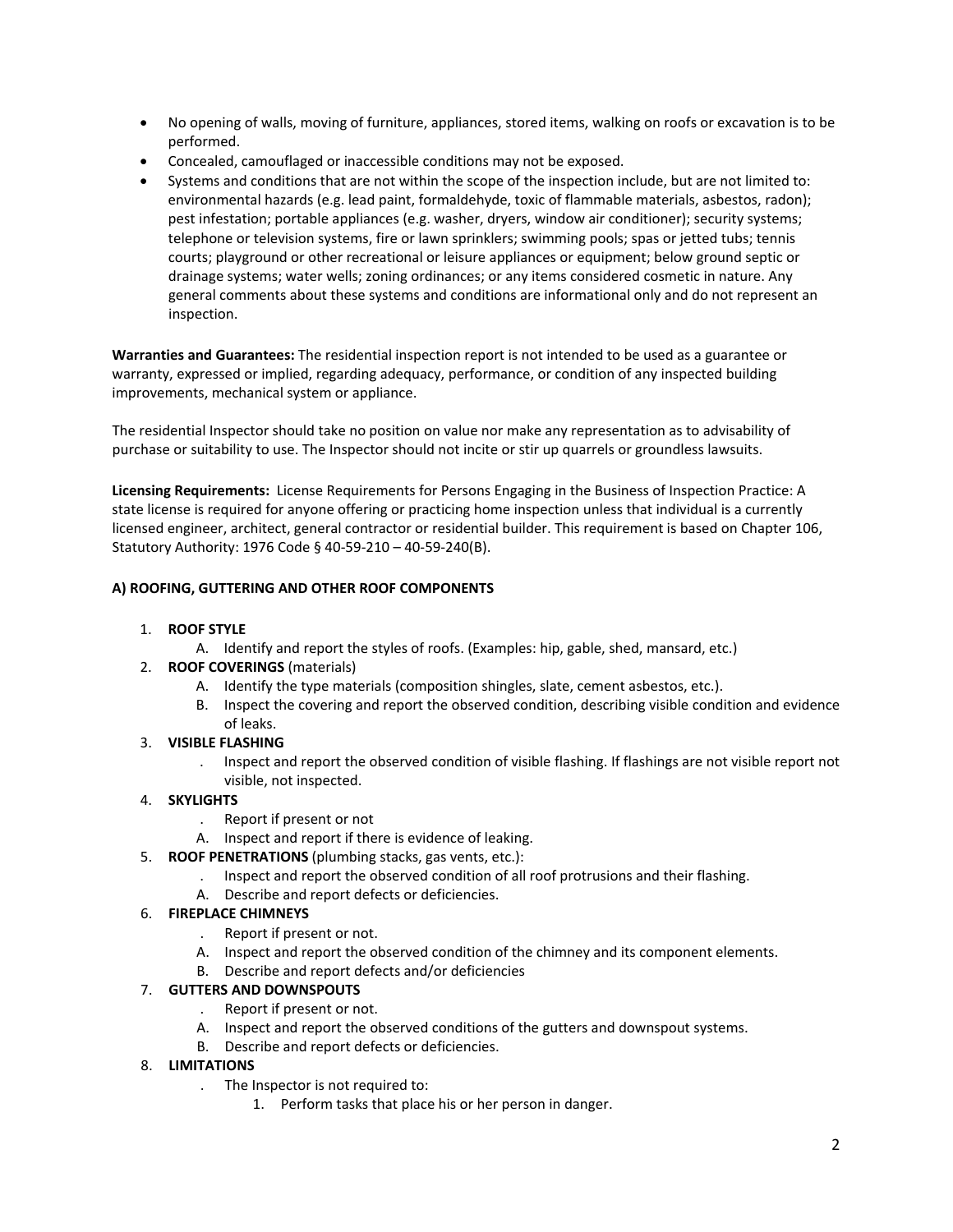- 2. Inspect or report on accessory items not listed above (antennas, solar panels, etc.).
- 3. Estimate the remaining life of the roof coverings, flashing, caulking materials or other components,
- 4. Handle or disturb materials suspected of containing hazardous materials.
- A. Describe and report how the roof was inspected (from ground, with binoculars, from a ladder).
- B. Describe and report areas that could not be inspected (top of flat roof, valleys of compound roof designs, etc.).

#### **B) HOME EXTERIOR**

- 1. **TRIM**
	- A. Inspect and report the observed condition of the materials.
	- B. Describe and report defects.

## 2. **SIDING/WALL COVERINGS**

- . Identify the materials by type.
	- A. Inspect and report the observed condition.

## 3. **PAINT**

- . Inspect and report the the observed condition.
	- A. Observe the condition of paint and caulking.

## 4. **WINDOWS**

- . Inspect and report the observed condition of a representative number.
	- A. Identify and report the type (wood, metal, etc.).
	- B. Describe and report defects or deficiencies.
- 5. **DOORS**
	- . Inspect and report the observed condition of all accessible exterior doors.
	- A. Describe and report visible defects.

## 6. **STORM WINDOWS AND DOORS**

- . Report if present or not.
- A. Describe and report visible defects.
- 7. **SCREENS**
	- . Report if present or not.
	- A. Report the observed condition.
- 8. **PORCHES**
	- . Report if present or not.
	- A. Inspect and report defects or deficiencies.
- 9. **DECKS, PATIOS AND BALCONIES** (attached to dwelling)
	- . Report if present or not.
	- A. Inspect and report the observed condition of the structures and components.
	- B. Describe and report defects and/or deficiencies.

#### 10. **ALTERATIONS**

. If determinable, report if alterations or additions have been made to original house.

## **C) GARAGE/CARPORT:**

- 1. **TYPE**
	- A. Report if present or not.
	- B. Describe style, size and location. (Example: two-car attached garage or carport, single car attached, two car drive under, etc.)

## 2. **DOORS AND OPENERS**

- . Report if present or not.
- A. Operate doors and/or openers and report if functional.

#### 3. **LIMITATIONS**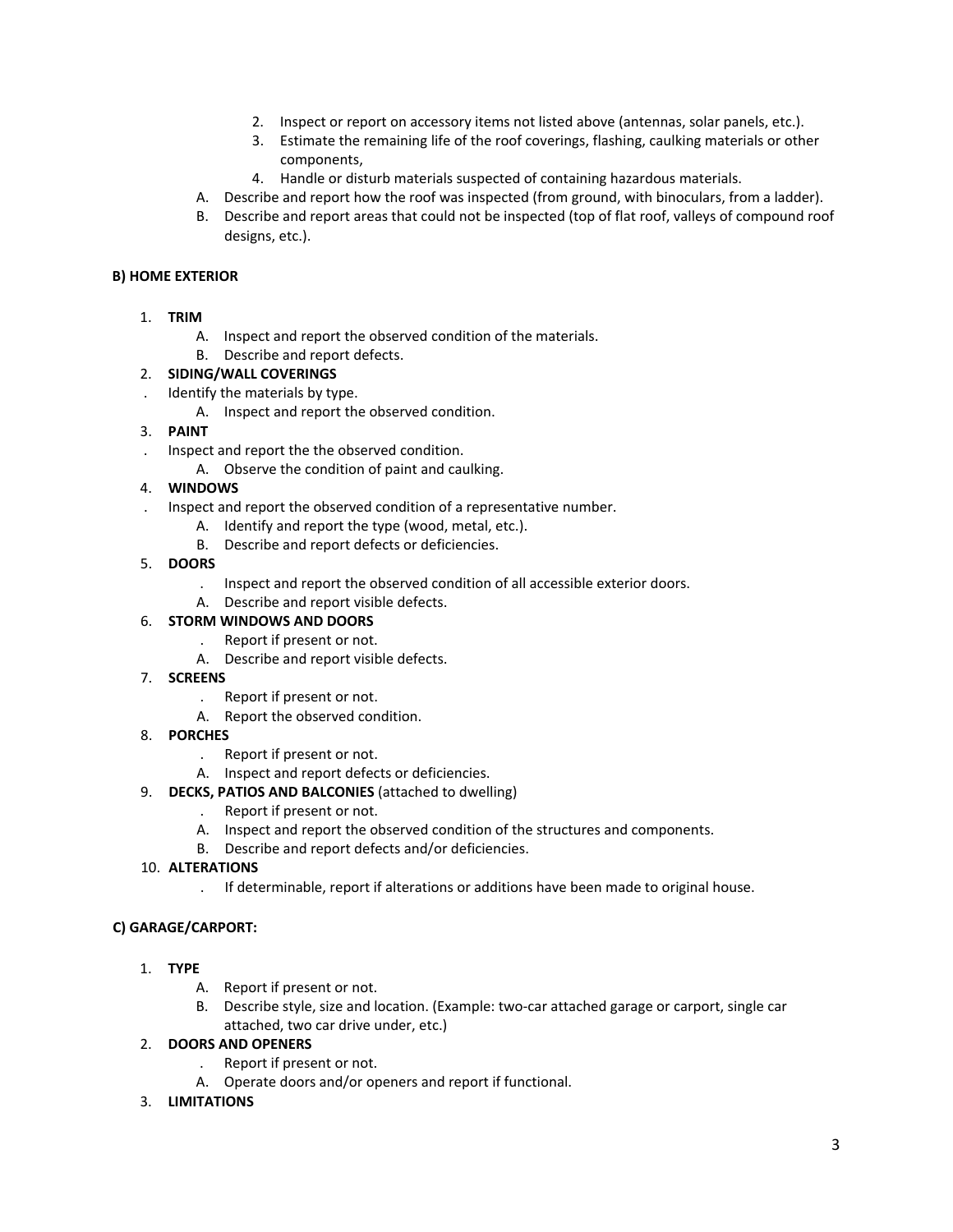- . The inspector is not required to:
	- 1. Operate door openers that have been disconnected from power source.
	- 2. Operate doors if animals are loose in a garage.

## **D) ELECTRICAL**

## 1. **OVER CURRENT PROTECTION**

- A. Identify and report the type.
- B. Inspect and report the visible condition.
- C. Describe and report defects and/or deficiencies.

## 2. **TYPE CONDUCTORS, MAIN AND BRANCH CIRCUITS**

- A. Identify the type conductors present on the service cable and all visible circuit conductors (aluminum or cooper).
- B. Describe and report visible defects and/or deficiencies.
- C. Report the location of the main service panel and sub‐service panels.

## 3. **INCOMING SERVICE**

- A. Identify and report the location (overhead or underground).
- B. Describe and report the condition

## 4. **GROUNDING CABLE**

A. Identify and report the presence, location and observed condition of grounding conductors.

## 5. **FIXTURES AND OUTLETS**

- . Test a representative number of accessible light switches, wall receptacles and light fixtures.
	- A. Describe and report defects and/or deficiencies.
	- B. Identify and report the presence of aluminum wiring in Brach circuit conductors.

## 6. **GROUND FAULT CIRCUIT INTERRUPTER** (GFCI)

- . Report if present or not.
	- A. Identify the location of GFCI breakers.
	- B. Test and report if breakers that protect wall outlets are operational or inoperable. Describe how tested.

## 7. **SMOKE DETECTORS**

- . Report if present or not.
- 8. **LIMITATIONS**
	- . Inspector is not required to:
		- 1. Insert any tool, probe or testing device into the main or sub‐panels.
		- 2. Activate electrical system or branch circuits that are not energized.
		- 3. Operate overload protection devices except GFCI breakers.
		- 4. Test GFCI breakers that are not connected to a wall outlet.
		- 5. Move objects to gain access to electrical outlets or panels.
		- 6. Inspect equipment that is not readily accessible, nor dismantle equipment or component.
		- 7. Test all switches, receptacles, or fixtures, not to remove switch or receptacle.
		- 8. Operate a smoke detector by any means other than supplied by the manufacturer.

#### **E) BASEMENT, CRAW SPACE, SLAB**

- 1. **BASEMENT**
	- A. Report if present or not.
- 2. **CRAWL SPACE**
	- A. Report if present or not.
	- B. Report if not entered and/or how inspected.
	- C. Inspect and report entry access location, and adequacy of under‐floor ventilation.
	- D. Describe and report any visible damage.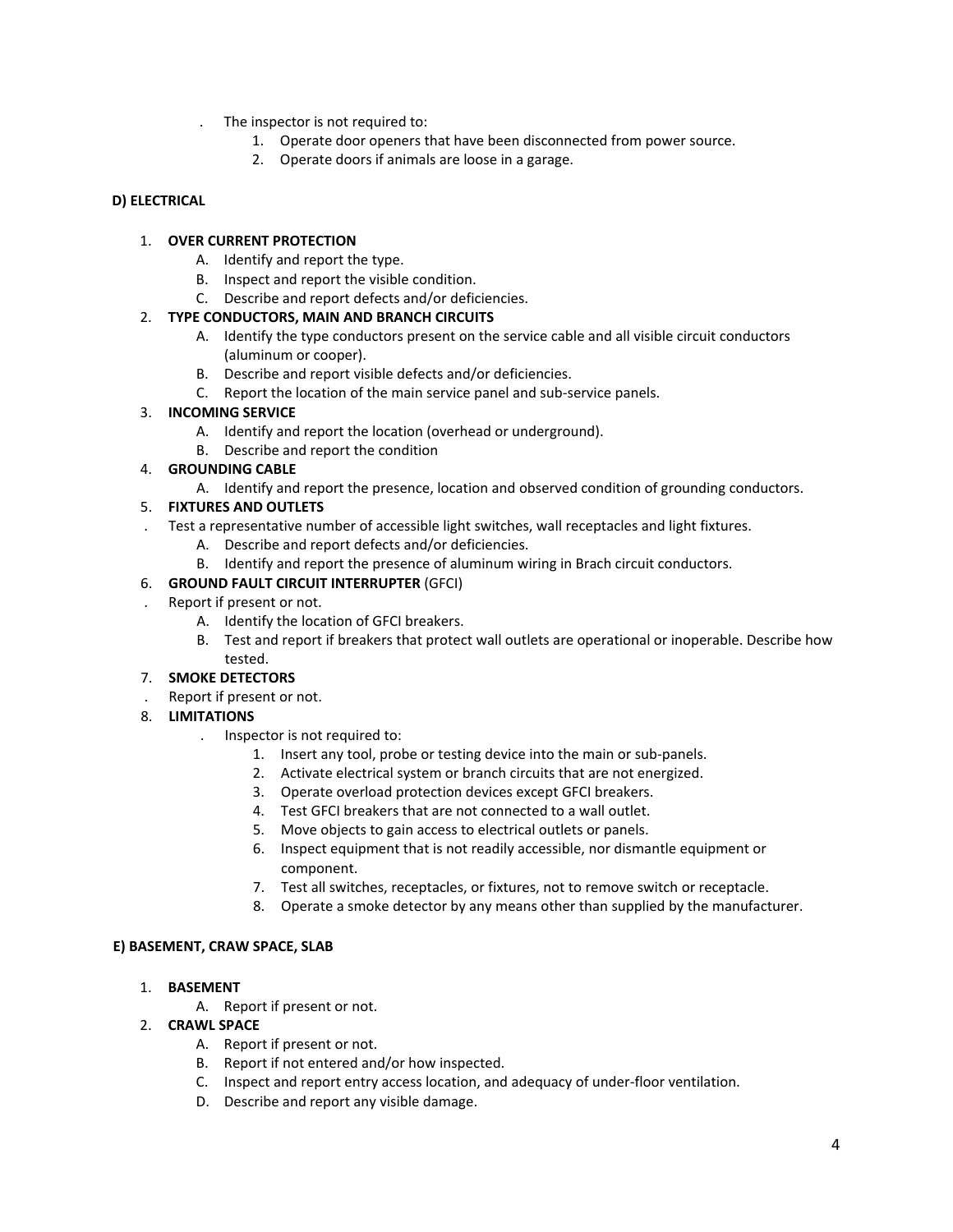- 3. **SLAB**
	- A. Report if present or not.
	- B. Inspect and report visible conditions.
	- C. Describe and report visible defects and/or deficiencies.

#### 4. **VISIBLE FRAMING**

- A. Report if not visible.
- B. Inspect and report the observed condition of the visible materials and structural components.
- C. Describe and report defects and/or deficiencies.

## 5. **VISIBLE FOUNDATION WALLS**

- A. Report the type materials
- B. Inspect and report observed condition of the visible materials.
- C. Report if walls are not visible.
- D. Describe and report defects and/or deficiencies.

## 6. **FLOORS**

- A. Report the type materials (concrete, dirt or wood).
- B. Inspect and report the observed condition.
- C. Describe and report defects and/or deficiencies.

## 7. **SUMP AND PUMP**

A. Report if present.

## 8. **LIMITATIONS**

- A. The inspector is not required to:
	- 1. Enter crawl space with headroom less than 18 inches or where adverse conditions exist.
	- 2. Move stored items or debris.
	- 3. Enter areas that may contain hazardous materials.
	- 4. Determine the extent of damage cased by insects or water.
	- 5. Operate sump pumps.

#### **F) PLUMBING**

#### 1. **VISIBLE WATER PIPING**

- A. Identify and report the type.
- B. Describe and report defects and /or deficiencies.

#### 2. **VISIBLE WASTE PIPING**

- A. Identify and report the type.
- B. Describe and report defects/and or deficiencies.

#### 3. **WATER SUPPLY**

- A. Identify and report the source
- B. If source is unknown, report as unknown.
- C. Verify presence of back flow prevention device.

#### 4. **WASTE DISPOSAL SYSTEM**

- A. Identify and report the source
- B. If source is unknown, report as unknown
- C. Describe and report defects and/or deficiencies

#### 5. **MAIN WATER SHUT‐OFF**

A. Report the location.

## 6. **WATER HEATER**

- A. Identify and report the observed condition.
- B. Determine if pressure relief valve is present.
- 7. **FAUCETS**
	- A. Report functional flow.
- 8. **DRAINS**
	- A. Report functional drainage.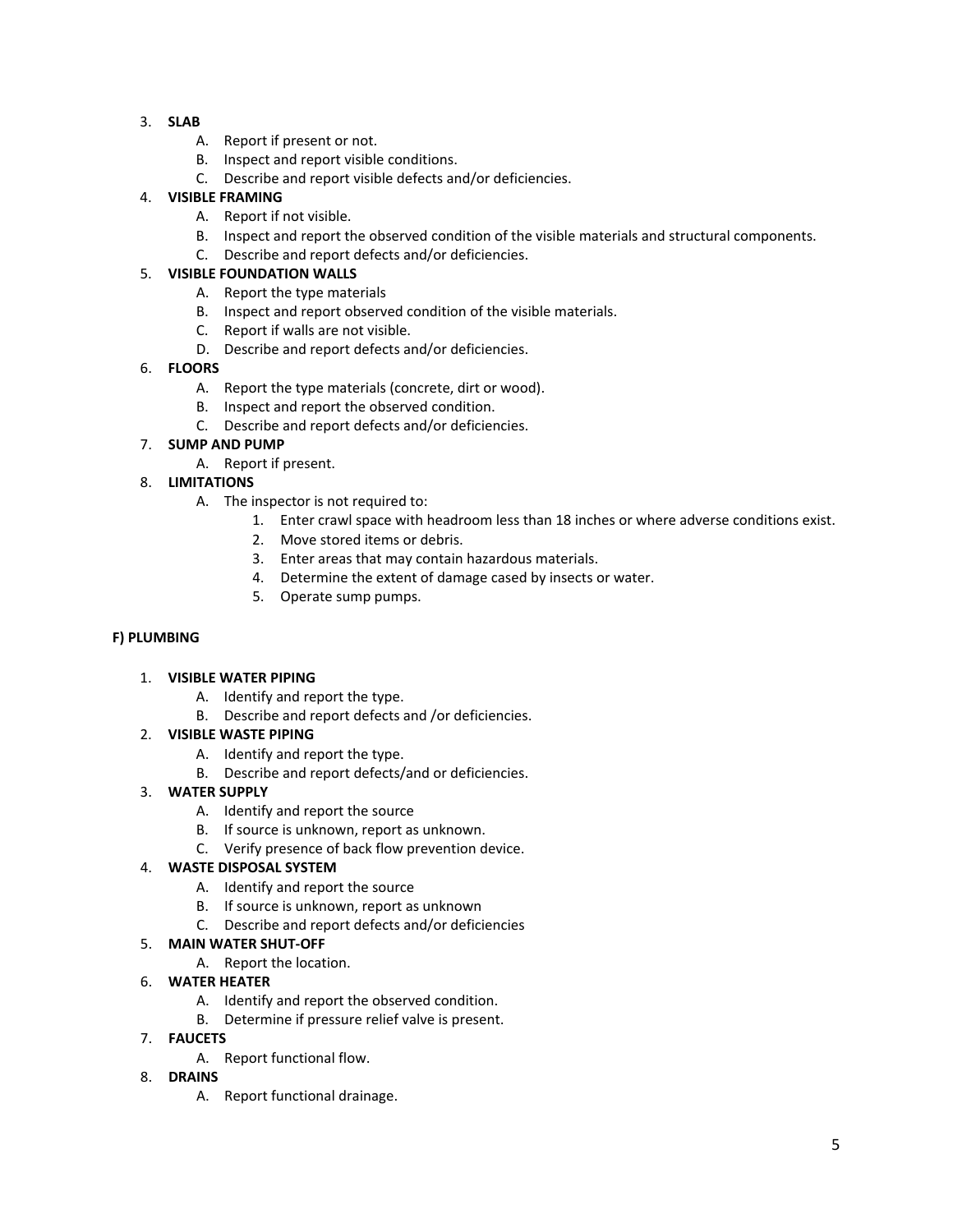## 9. **WATER PRESSURE**

A. Report adequacy.

## 10. **SHOWERS AND ALL FIXTURES**

- A. Operate all fixtures.
- B. Inspect and report the observed condition.
- C. Describe and report defects and or deficiencies.

## 11. **WASHER AND DRYER CONNECTIONS**

A. Inspect and report location.

## 12. **OTHER EQUIPMENT**

- A. Inspect and report the observed condition of waste ejection systems when possible.
- B. Inspect and report the presence and condition of laundry tubs and wet bars.
- C. Describe or identify other equipment and report if tested or not tested.

## 13. **LIMITATIONS**

- A. The Inspector is not required to:
	- 1. Operate systems that have been "shut down" or winterized.
	- 2. Operate pressure relief valves where the Inspector feels operation may result in leaking.

## **G) HEATING**

- 1. **TYPE ENERGY SOURCE**
	- A. Report type of fuel.
- 2. **EQUIPMENT**
	- A. Report the type equipment
	- B. Operate and report the observed condition of thermostat.
- 3. **BTU/HR. RATING**
	- A. Report the Btu/hr rating, if available.

## 4. **LOCATION AND CONDITION**

- A. Report the location of all heating equipment.
- B. Operate, inspect and report the observed condition.
- C. Describe and report defects and/or deficiencies.

#### 5. **DISTRIBUTION**

A. Inspect and report the observed condition of the visible supply and return air ducts return openings.

## 6. **VENTS**

A. Inspect and report the observed condition of a representative number of supply and return openings.

#### 7. **FILTERS**

- A. Identify if present.
- 8. **OTHER**
	- A. Inspect and report the presence and observed condition of fixed units used for supplementary heating.

## 9. **LIMITATIONS**

- A. The Inspector is not required to:
	- 1. Operate equipment when the exterior temperature is 85 degrees Fahrenheit or above.
	- 2. Activate equipment that has been "shut down" or will not respond to thermostat controls.
	- 3. Disassemble equipment by any means other than panels provided by the manufacturer for inspections and/or service
	- 4. Report on the efficiency of the system or distribution.

#### **H) COOLING:**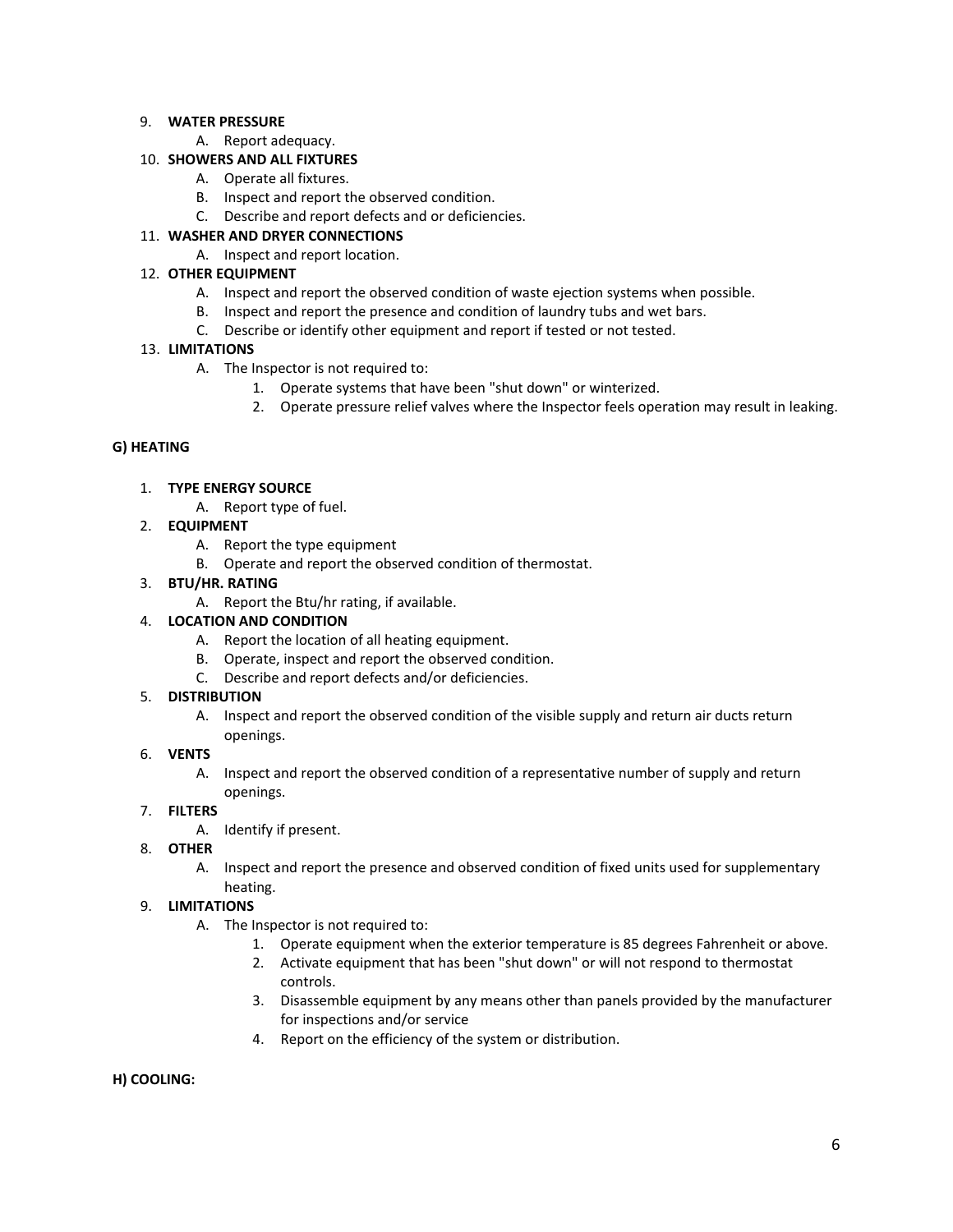## 1. **TYPE ENERGY SOURCE**

A. Report the energy source

## 2. **EQUIPMENT BRAND**

- A. Report the type equipment by brand.
- 3. **BTU/hr. RATING**
	- A. Report the Btu/hr rating, if available.

## 4. **CONDITION AND OPERATION**

A. Operate the equipment (weather permitting) by normal control services and report the observed condition.

## 5. **LIMITIATIONS**

- 1. The Inspector is not required to:
	- A. Activate systems that have been "shut down" or otherwise deactivated.
	- B. Operate cooling equipment when the ambient temperature has been less than 65 degrees Fahrenheit within the previous 24 hours.
	- C. Report on the efficiency of the equipment.

## **I) ATTIC**

- 1. **ACCESS**
	- A. Report if not entered and why.
- 2. **INSULATION TYPE AND APPROXIMATE DEPTH**
	- A. Identify and report the type and approximate density of thickness of the insulation.
- 3. **VENTILATOR FAN**
	- A. Identify if present and report observed condition.
- 4. **WHOLE HOUSE FAN**
	- A. Identify if present and report observed condition.
- 5. **FRAMING**
	- A. Identify and report defects and/or deficiencies.
- 6. **LEAKS**
	- A. Identify and report evidence of leaking, both previous and existing.

## 7. **LIMITATIONS**

- A. The Inspector is not required to:
	- 1. Enter attic spaces where the headroom is less than 3 feet.
	- 2. Enter attic spaces where hazardous conditions exist.
	- 3. Evaluate ventilation adequacy by any means other than visually.
	- 4. Evaluate the efficiency of insulation other than by accepted thickness.

## **J) GENERAL INTERIOR**

- 1. **WALLS**
	- A. Report the observed conditions.
- 2. **CEILINGS**
	- A. Report the observed conditions.

## 3. **FLOORS AND FLOOR COVERINGS**

- A. Report the observed conditions
- 4. **STAIRS**
	- A. Identify if present
	- B. Report the observed conditions.
- 5. **DOORS**
	- A. Operate all accessible doors.
	- B. Report the observed conditions
- 6. **WINDOWS**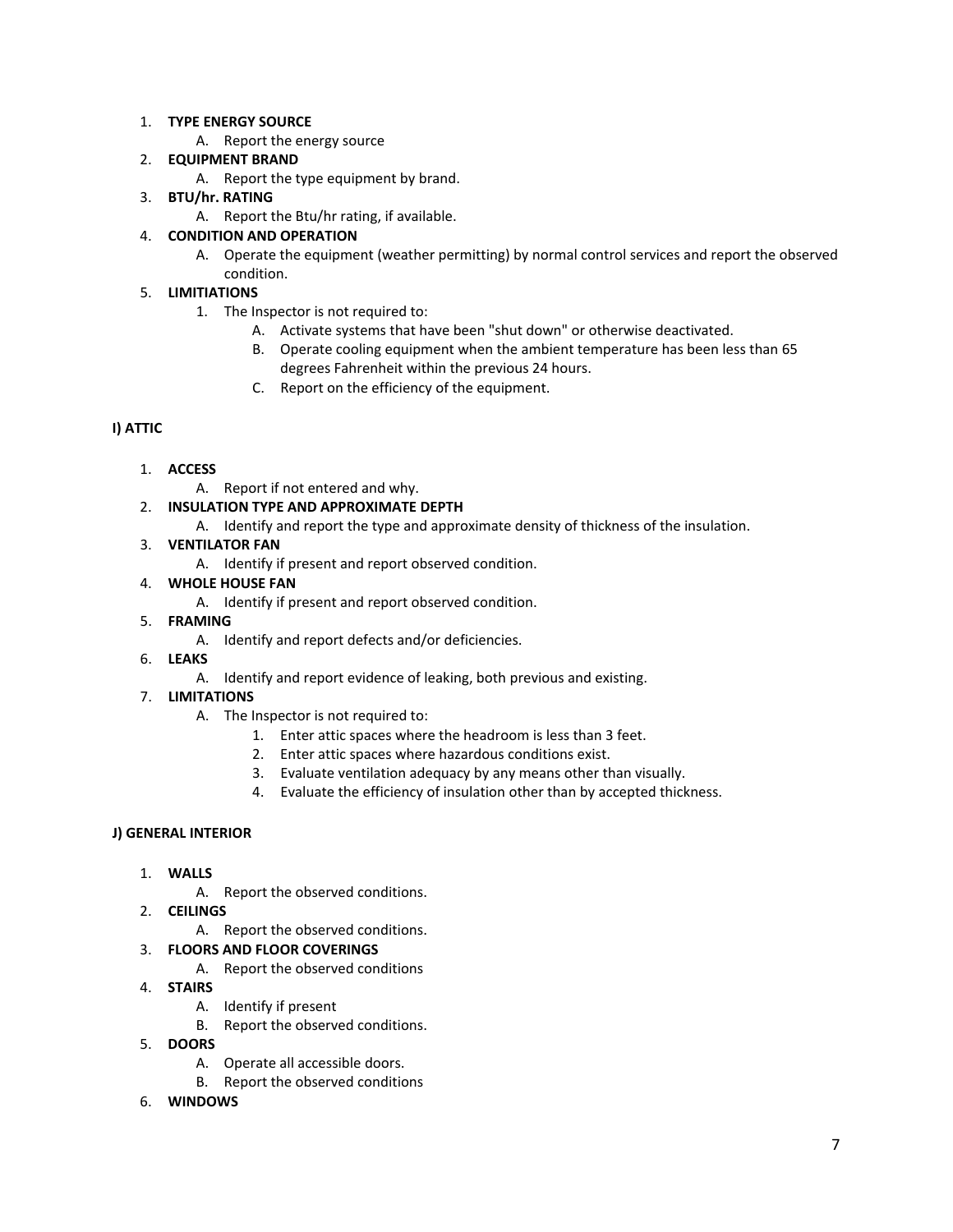- A. Operate a representative number of windows and at least one window in each designated sleeping area.
- B. Report the observed conditions.
- 7. **FIREPLACES**
	- A. Identify, if present, and report the observed condition.
- 8. **LIMITATIONS**
	- A. The Inspector is not required to:
		- 1. Move furniture or owner's possessions.
		- 2. Light a fire in the fireplace.

#### **K) KITCHENS AND APPLIANCES**

- 1. **Identify fuel source.**
	- A. Observe and report all built‐in appliances
- 2. **CABINETS**
	- A. Report the observed condition.
- 3. **STOVE OR RANGE**
	- A. Identify fuel source.
	- B. Operate and report defects and/or deficiencies.
- 4. **OVEN**
	- A. Identify fuel source
	- B. Operate and report defects and/or deficiencies.
- 5. **TRASH DISPOSAL**
	- A. Identify if present.
	- B. Operate and report defects and/or deficiencies.
- 6. **FAN/VENT HOOD**
	- A. Identify if present.
	- B. Operate and report defects and/or deficiencies
- 7. **DISHWASHER**
	- A. Identify if present
	- B. Operate and report defects and/or deficiencies.
- 8. **LIMITATIONS**
	- A. The inspector is not required to:
		- 1. Calibrate temperatures to determine if the oven-heated temperature corresponds to the control setting.
		- 2. Determine the efficiency of any equipment.
		- 3. Determine the remaining life of any equipment.

#### **L) GENERAL CONDITIONS OF RESIDENCE**

1. Report general condition of the residence and the maintenance.

#### **M) ADVERTISEMENTS**

- 1. For the purpose of this section, advertisements include, but are not limited to, inspection reports, business cards, invoices, signs, purchased telephone directory displays and advertising by newspapers, radio and television.
	- A. Advertisements by a person licensed as an Inspector should contain the Inspector's name, the business name, address and license number of the Inspector.
	- B. The Commissioner may reprimand, suspend or revoke the license of a person who is found to have engaged in false or misleading advertising or to have failed to comply with provisions of this section.